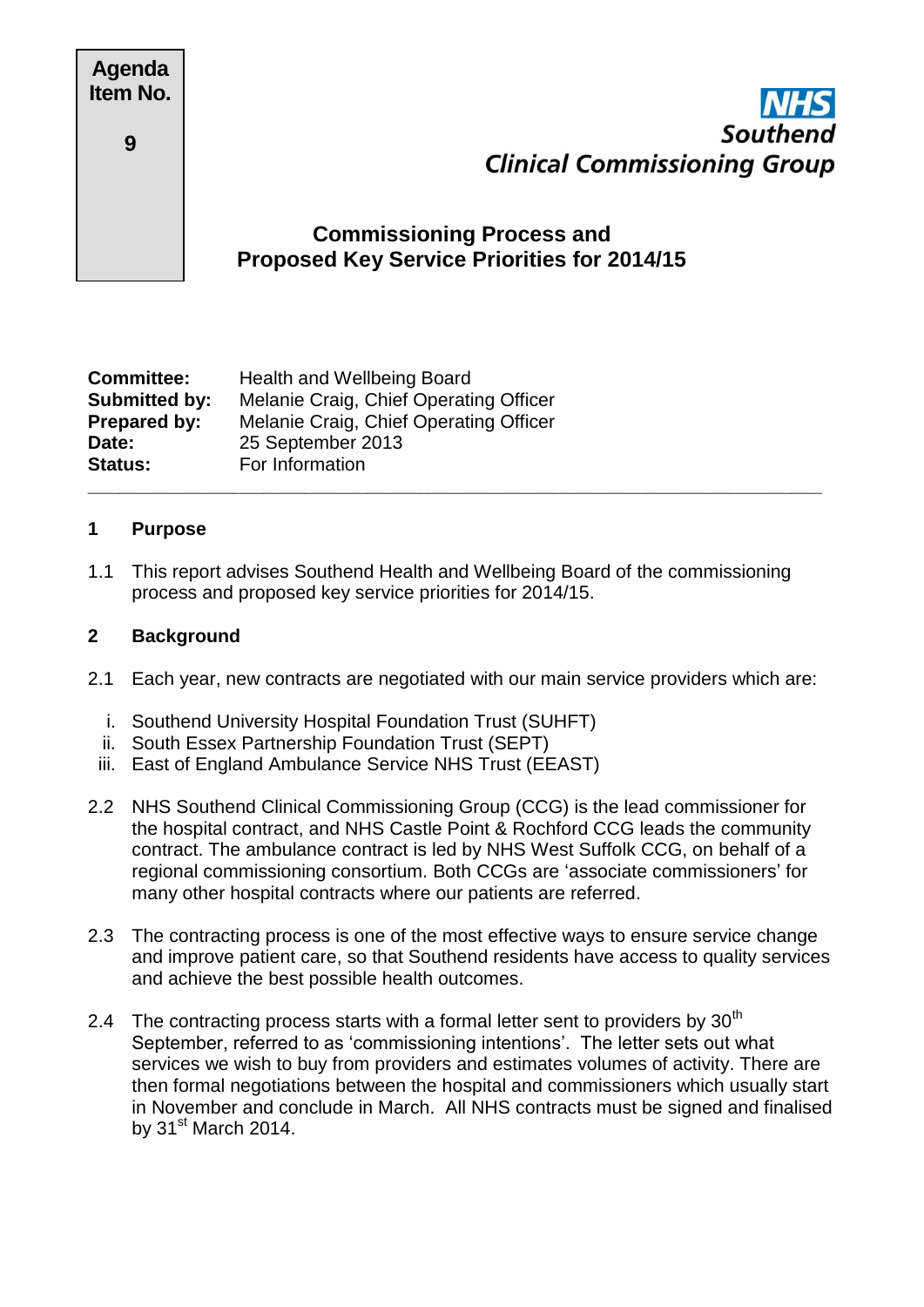## **3 Commissioning Intentions for SUHFT 2014/15**

A summary of the key points from the commissioning intentions is set out below:

### **3.1 Quality**

- 3.1.1Southend Hospital will be asked to adopt all new and recommended standards to improve overall care provided to patients, including recommendations from the Francis Report, the Keogh Review and the Berwick Report. The Berwick report specifically relates to cultural improvements within the organisation.
- 3.1.2There are additional quality assurances sought around staffing levels and competencies, particularly over night times and weekends.
- 3.1.3There will be additional scrutiny on mortality rates and reviews.
- 3.1.4 Enhanced post infection reviews will be required for health care acquired infections.
- 3.1.5SUHFT will be required to work in partnership with statutory providers to develop and improve the ability to safeguard adults and children.
- 3.1.6Improvements are required in relation to discharge letters to GPs.

### **3.2 Planned Care**

- 3.2.1A new service model will be implemented for musculo-skeletal pathways
- 3.2.2Community based provision will be explored with redesigned pathways for the following areas:
	- i. Diabetes
	- ii. Opthalomology
	- iii. Phlebotomy
	- iv. Gynaecology
	- v. Pathology
	- vi. Urology
- 3.2.3New pathways will be explored to reduce emergency admissions for asthma
- 3.2.4We will examine ways to improve cancer care and enable patients to be well supported while not in hospital

## **3.3 Urgent Care**

- 3.3.1We will establish a Frailty Unti for day assessments
- 3.3.2We will redesign our interrmediate care service
- 3.3.3SUHFT are required to support the system wide dementia network
- 3.3.4We will refocus the work of the community geriatricians to support the new service developments in urgent care.